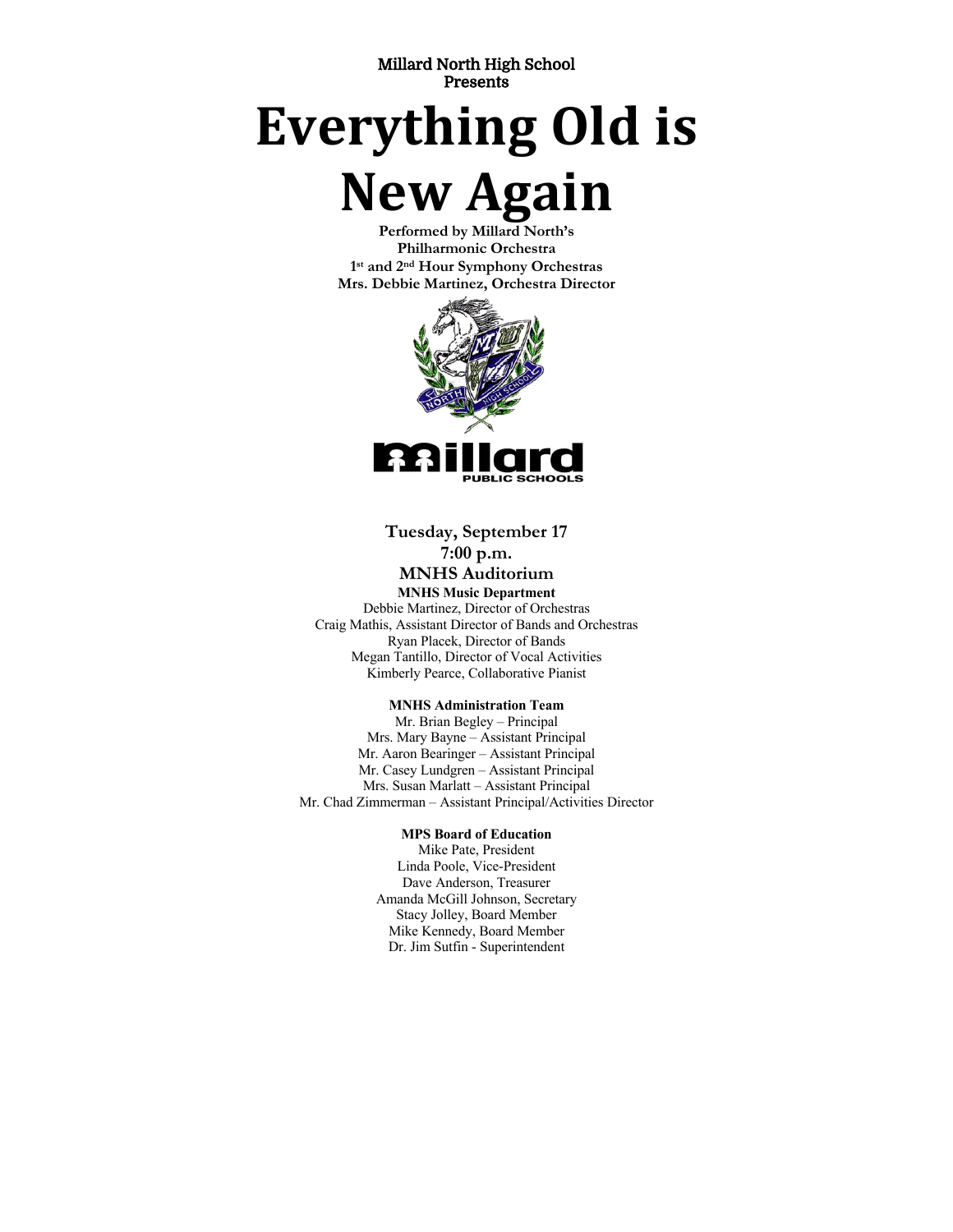# Philharmonic Orchestra

# Russian Peasant Dance National School and The Mark Hellem

Selections from *The Lion King* Elton John, Tim Rice, Hans Zimmer, arr. Calvin Custer *This Land, I Just Can't Wait to be King, Can You Feel the Love Tonight, Circle of Life* Piano: Eunice Cho; Drum Set: Victor Chan Soloists: Eshaan Giri, Audrey Hillestad, Sophie Baguyos - cello solos Libby Meade - viola solo; Noelle Whitbeck - violin solo

# 2<sup>nd</sup> Hour Symphony Orchestra

Shallow from *A Star is Born* Germanotta, Ronson, Wyatt, Rossomando, arr. Larry Moore Piano: Christian Vihstadt; Drum Set: Victor Chan

Celtic Force Traditional Irish Fiddle Tunes, arr. Steven Frackenpohl *Reilly's Reel, Drowsy Maggie, League and Slasher, Maggie's Reel*

# 1<sup>st</sup> Hour Symphony Orchestra

Symphony No. 25 Wolfgang Amadeus Mozart, arr. Don Brubaker

I. Allegro con brio

Y .M. C. A. Morali, Belolo, Willis, arr. John Moss

*The district respectfully requests that any audio or video recording made of this performance be for personal use only and not be posted to a public website. Posting to a public website violates copyright law and the licensing agreement that covers the music contained in this performance. The District's license does not authorize the broadcasting, telecasting, or transmission or retransmission by wire, Internet, website, or other media.*

Drum Set: Victor Chan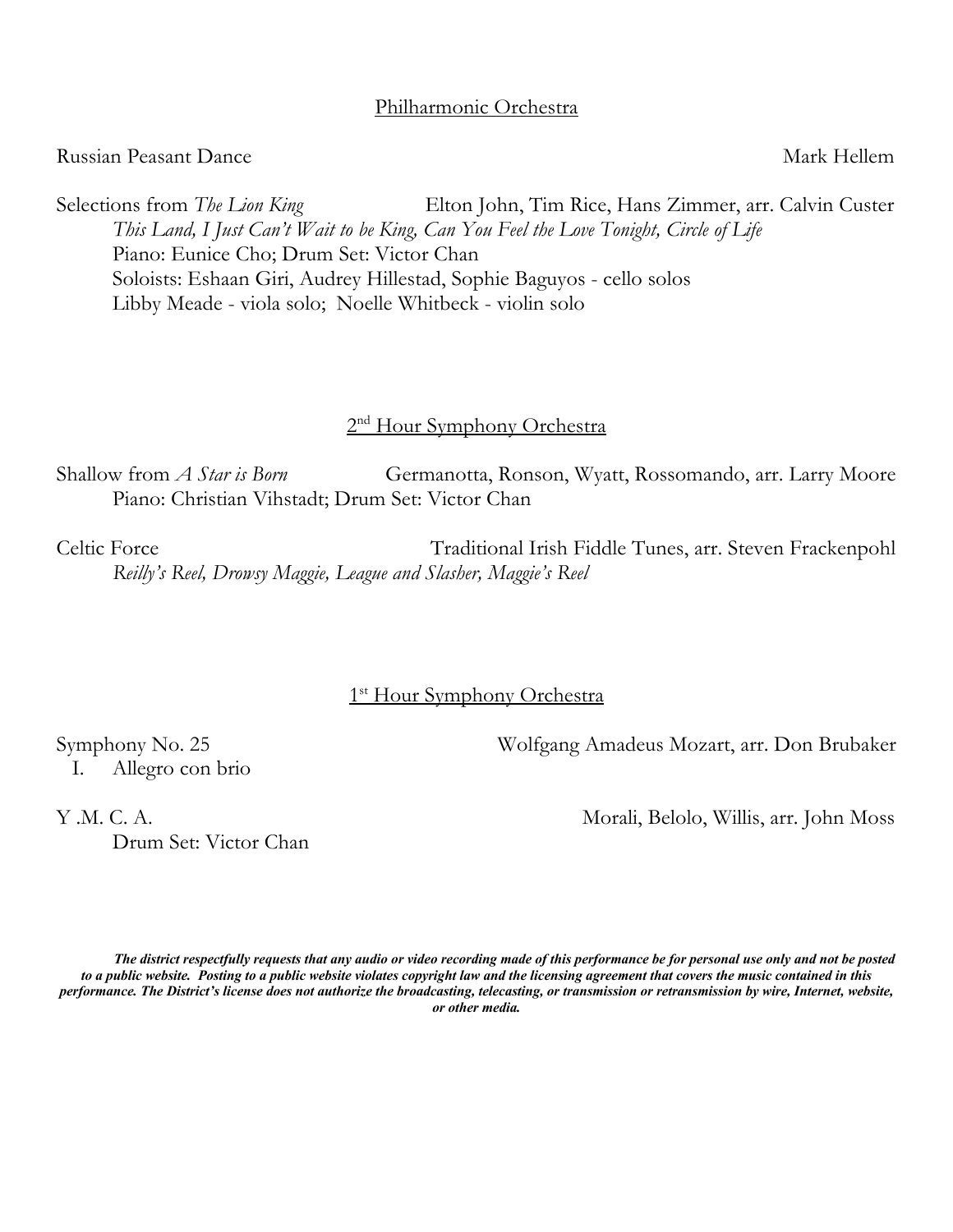#### Philharmonic Orchestra

# Violin A

Teagan Berlin Eunice Cho\* Ellie Hrynkow Abhi Karri Mackenzie Krenk Mona Lao Shiv Lele\* Rachel Louthan Lauren McMahon Gabriel Mitchell Maya Morelli Anisha Patchipulusu Ashmitha Ramalingam\* Stephen Tran\* Ethan Wright Shruti Yadav

 $* =$  Section Leader Team Member

# Violin B

Joshua Aleti Amuda Balu Charitha Bodepudi\* Jahleyna Campbell Sai Gade Wenbo Jia Connor Johnson Mahika Kanchanam\* Swayam Kontamwar\* Jolie Smith Callie Stalnaker\* Payton Stone Emmy Stout Noelle Whitbeck\* Marjudi Willbrand Faith Withers Sarah Wood

## Viola

Yazeed Abayazid\* Emma Bockelmann Kiana Davis Rose Hanneman Libby Meade\* Ashvin Nathan Max Reiff Brock Sass Jaylee Stark Praneetha Thutika\* Lauren Vierregger

#### Cello

Sophie Baguyos Evan Burns\* Mitchell Estey James Flaugh Eshaan Giri\* Sam Hartman\* Audrey Hillestad Matthew Lowry Jo Miklas Srila Prathivadhi-Bhayankaram Jordan Russell\* Anthony Shakulin

# Bass

Nate Lind\* Conor Michaud\*

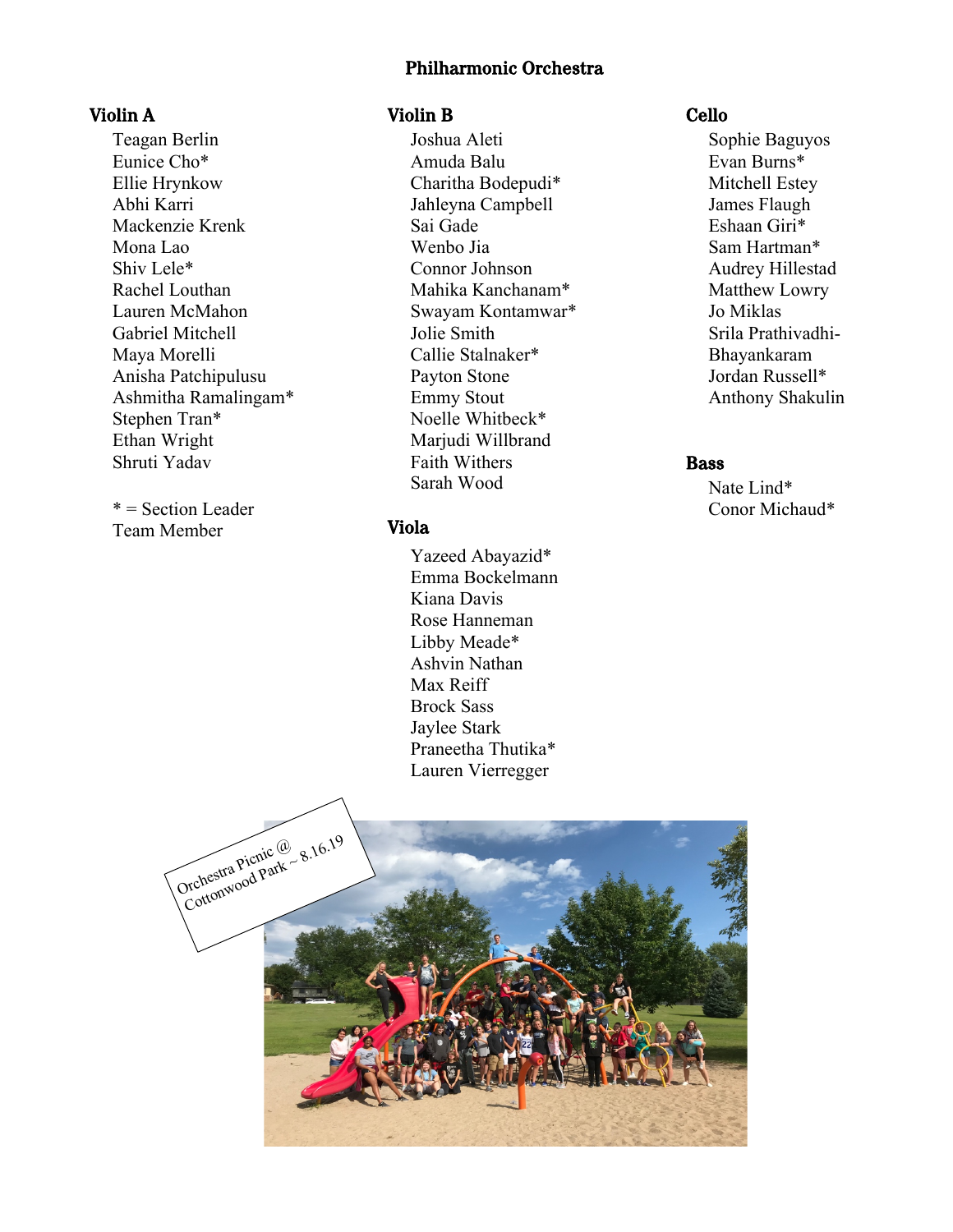#### 1st Hour Symphony Orchestra

#### Violin I

Jillian Bunjer Niharika Devaraju Liyang Guo Francesca Kerkhofs Sarah Lee Sachi Lele Allison Louthan Arjun Ramesh Gracie Schweers\* Juhi Thakker\* Elaine Whetstine Joseph (Joey) Zhong\* Jalan Zhu

\* = Section Leader Team

#### Violin II

Shruti Agrawal Anvitha Boosani Sushmitha Chandrasekaran Sanjana Das Katie Fulkerson\* Rianna Kopcho\* Cole Lao\* Jayadeep Peddyreddy Kristine Roberts Olivia Twedt\* Adithya Vinod

#### Viola

Gretchen Braak Emeline Burton\* Katie Clayton Abby Flaugh Moriah Friesen Davis Hill Michelle Kim\* Cara Lund Fynn Martinez Shivani Mudhelli\* Jack Neville Korbin Welker Addison Williams\*

#### Cello

Tess Crowell Anusha Deshpande\* Logan Dunlop\* Austin Glasgow Melody Hong Julia Loneman Jeff Luzum Carl Olson\* Amelia Tesch

#### Bass

Bryce Herrington\*

Welcome!

We're glad you're here. We have worked hard in preparation for this performance. Out of respect for our musicians, please observe the following guidelines:

- Ringers set to silent or off
- No talking while playing
- Refrain from flash photography during performance
- If you need to leave and come back during the concert, do so in between selections.

Thank you and enjoy the show!

#### *Special Thanks . . . . .*

*Orchestra Presidential Team (aka the Jedi Council): Logan Dunlop, Danielle Glasgow, Bryce Herrington, Vasavi Kotipalli, Michelle Kim, Sarah Lee, Shivani Mudhelli, Carl Olson, Gracie Schweers, Kenzie Spigner, Amelia Tesch, Juhi Thakker, Addison Williams*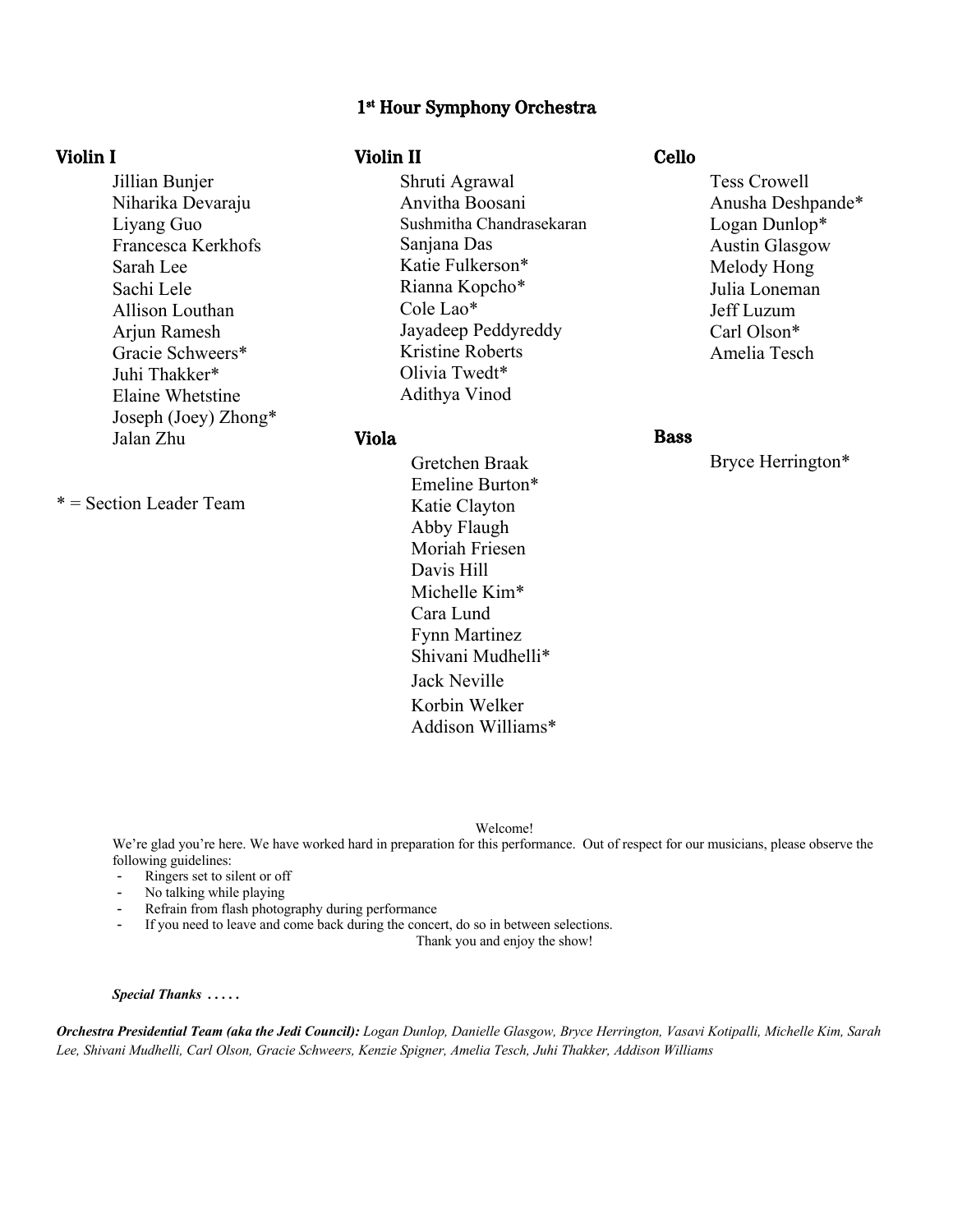# **Upcoming MNHS Orchestra Events:**

| Date                    | Time                                   | Event                                                                                                     | Location                     |
|-------------------------|----------------------------------------|-----------------------------------------------------------------------------------------------------------|------------------------------|
| 9-18 thru 9-<br>28      | <b>TBA</b>                             | All State auditions (scheduled for students who registered to audition)                                   | <b>MNHS Music Wing</b>       |
| $10-4$                  | 7 PM                                   | MN Musical Into the Woods                                                                                 | MNHS Auditorium              |
| $10-5$                  | 1 PM                                   | MN Musical Into the Woods                                                                                 | MNHS Auditorium              |
| $10-6$                  | 2 & 7:30 PM                            | MN Musical Into the Woods                                                                                 | MNHS Auditorium              |
| $10-9$                  | 9-noon                                 | Omaha Symphony Music Mentors (for selected 10-12 grade orchestra students)                                | MNHS Auditorium              |
| $10-16$                 | 6-8 PM                                 | Orchestra Party @ Vala's Pumpkin Patch, Campfire #22                                                      | Vala's Pumpkin Patch         |
| 11-21 thru<br>$11 - 23$ | Overnight<br>Stay                      | NMEA All State Orchestra (students who were selected by their audition)                                   | UN-L                         |
| $12-1$                  | 5 PM                                   | MNHS Concerto Competition Auditions Due                                                                   | Online                       |
| $12 - 3$                | 7 PM                                   | MN Orchestra Concert (required for all orch.students)                                                     | <b>MNHS Auditorium</b>       |
| $12 - 4$                | 12 PM                                  | Chamber Orchestra performs for Sound Health                                                               | <b>UNMC</b> Cancer<br>Center |
| 1-24 thru 1-<br>26      | All Day                                | UNO BOCH Festival (selected)                                                                              | <b>UNO/Baxter Arena</b>      |
| $1 - 27$                | All Day                                | MPS Orchestra Clinic (required for all orch.students)                                                     | <b>Baxter Arena</b>          |
|                         |                                        |                                                                                                           |                              |
| $1 - 27$                | 7 PM                                   | MPS Orchestra Concert (required for all orch.students)                                                    | <b>Baxter Arena</b>          |
| TBD                     | <b>TBD</b>                             | Possible performance for 1st hour orch at LINKS Orchestra Festival                                        | <b>Lincoln High School</b>   |
| $3 - 2$                 | 5PM<br>rehearsal/<br>7:30PM<br>concert | MN Orchestra Concert w/KMS and NMS (req. for grades 10-12) and Concerto<br><b>Competition Performance</b> | <b>MNHS Auditorium</b>       |
| $3 - 14$                | All Day                                | <b>UNO String Olympics</b>                                                                                | <b>UNO</b>                   |
| 3-18 thru 3-<br>21      | Overnight<br>Stay                      | MNHS Orchestra Trip to ATLANTA!                                                                           | 5 a.m. departure on<br>3/18  |
| $4-7$                   | 7 PM                                   | MN Orchestra Concert (required for all orch.students)                                                     | <b>MNHS Auditorium</b>       |
| 4-22 thru 4-<br>25      | <b>TBD</b>                             | District Music Contest (large ensemble competition required for 1st hour)                                 | <b>TBD</b>                   |
| $5-2$                   | 4 PM                                   | MN Orch performs at Oakview (required for seniors)                                                        | <b>Oakview Mall</b>          |
| $5 - 7$                 | 5 PM                                   | MN Music Awards Night                                                                                     | Lecture Halls                |
| $5 - 9$                 | 7 AM-Noon                              | ASTA Young Orch. Festival (req. 9 <sup>th</sup> grade only)                                               | <b>Millard South HS</b>      |
| $5-24$                  | <b>11 AM</b>                           | MN Orch performs at Graduation (required for 1st and 2nd hour orchestras)                                 | <b>Baxter Arena</b>          |